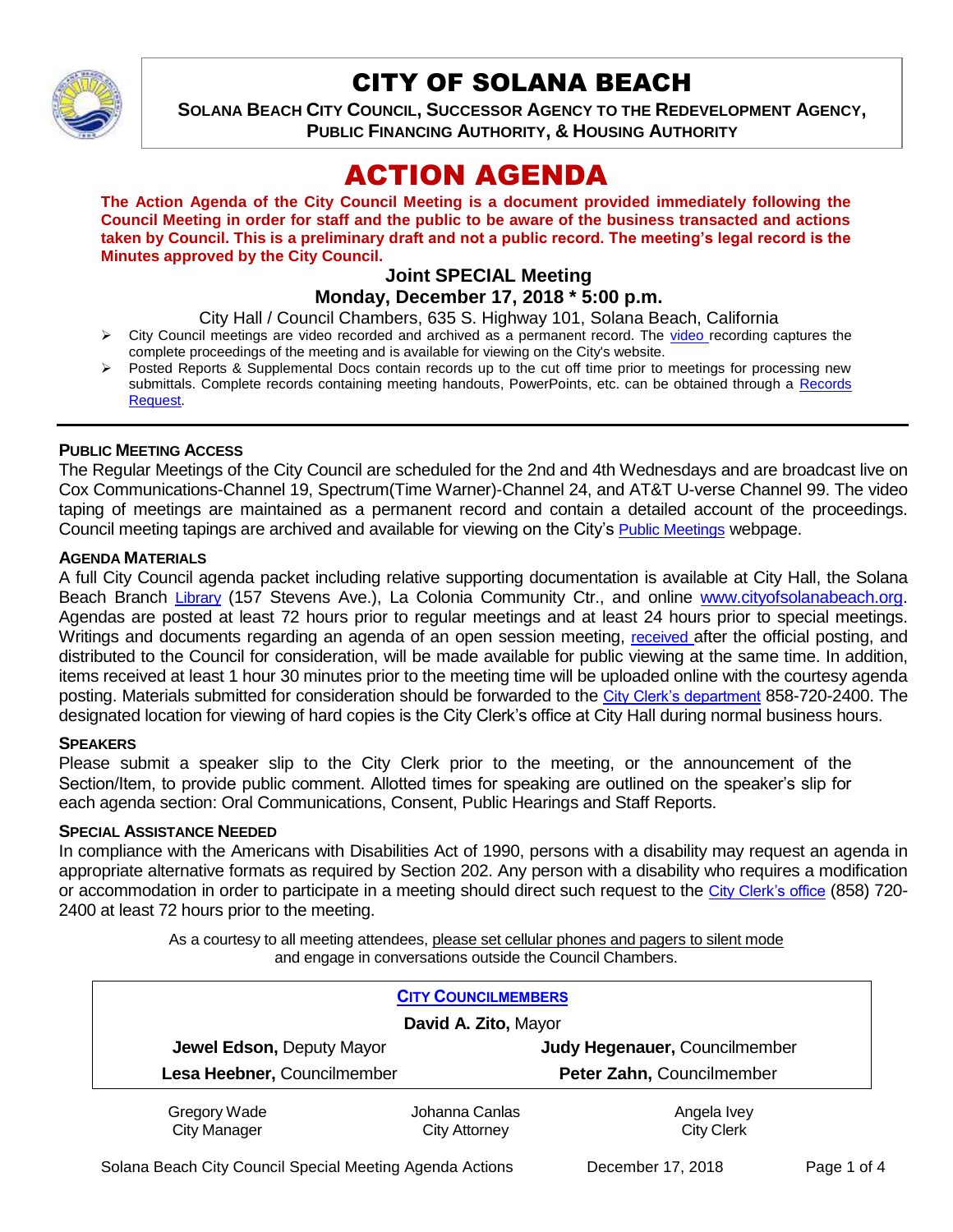#### SPEAKERS:

Please submit your speaker slip to the City Clerk prior to the meeting or the announcement of the Item. Allotted times for speaking are outlined on the speaker's slip for Oral Communications, Consent, Public Hearings and Staff Reports.

#### READING OF ORDINANCES AND RESOLUTIONS:

Pursuant to [Solana Beach Municipal Code](mailto:https://www.codepublishing.com/CA/SolanaBeach/) Section 2.04.460, at the time of introduction or adoption of an ordinance or adoption of a resolution, the same shall not be read in full unless after the reading of the title, further reading is requested by a member of the Council. If any Councilmember so requests, the ordinance or resolution shall be read in full. In the absence of such a request, this section shall constitute a waiver by the council of such reading.

# **CALL TO ORDER AND ROLL CALL:**

## **CLOSED SESSION REPORT:** (when applicable)

# **FLAG SALUTE:**

# **APPROVAL OF AGENDA:**

# **COUNCIL ACTION: Approved 4/0/1 (Absent: Zahn)**

## **ORAL COMMUNICATIONS:**

# **COUNCIL COMMUNITY ANNOUNCEMENTS / COMMENTARY:**

## **B. PUBLIC HEARINGS:** (B.1.)

This portion of the agenda provides citizens an opportunity to express their views on a specific issue as required by law after proper noticing by submitting a speaker slip (located on the back table) to the City Clerk. After considering all of the evidence, including written materials and oral testimony, the City Council must make a decision supported by findings and the findings must be supported by substantial evidence in the record. An applicant or designee(s) for a private development/business project, for which the public hearing is being held, is allotted a total of fifteen minutes to speak, as per SBMC 2.04.210. A portion of the fifteen minutes may be saved to respond to those who speak in opposition. All other speakers have three minutes each. Please be aware of the timer light on the Council Dais.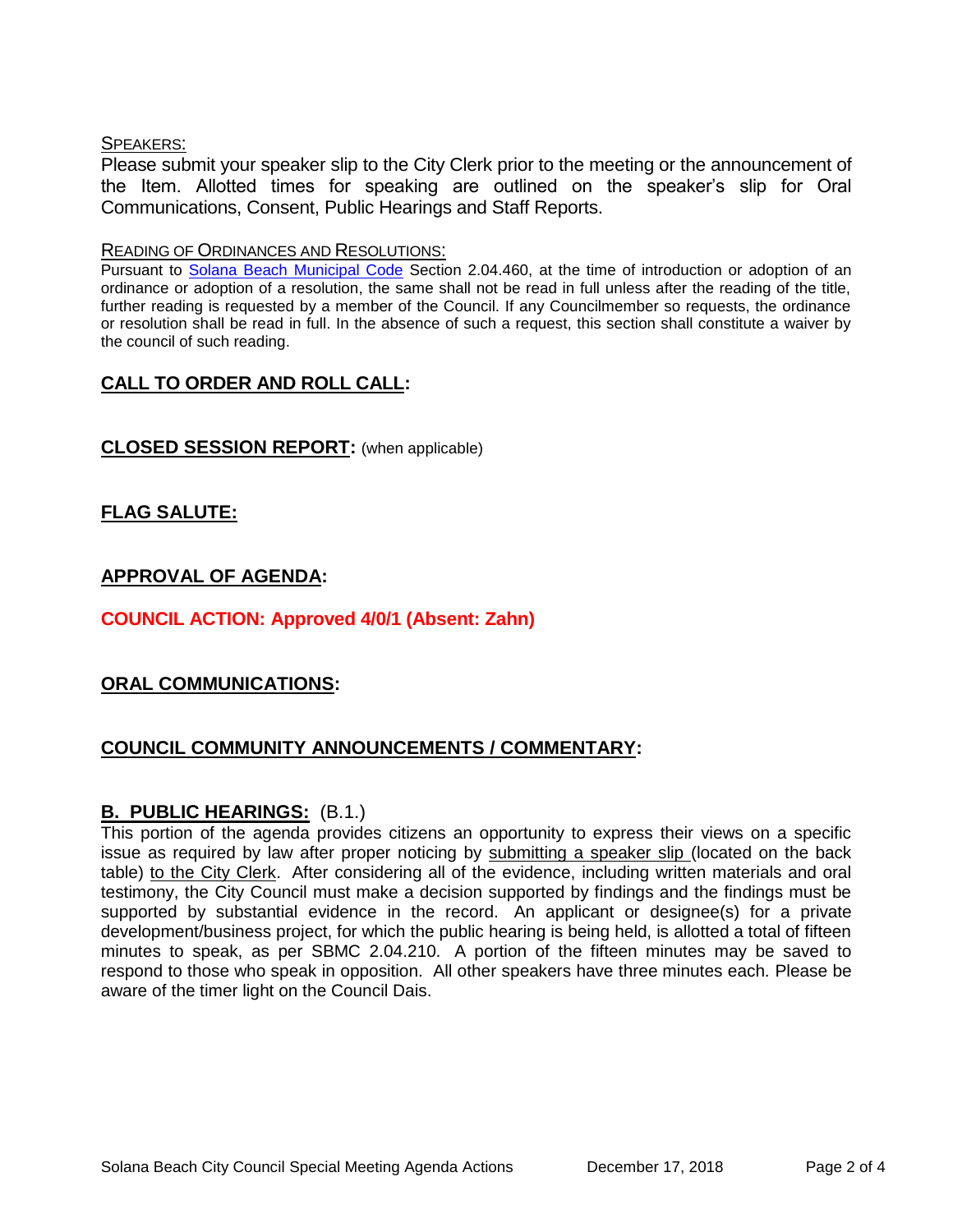*This item was continued from the December 5, 2018 Meeting.* 

**B.1. Public Hearing Continued: Consideration of Resolution Nos. 2018-131 and 2018-132 Certifying the Final Environmental Impact Report and Approving an Application for a Development Review Permit, Structure Development Permit, Vesting Tentative Parcel Map, Affordable Housing Plan, Density Bonus and Waiver of Development Standards, and Fee Waiver for Solana Highlands, a 260-unit residential community including affordable senior housing at 661 - 781 South Nardo Drive and 821 Stevens Avenue (Case # 17-14-29 Applicant: H.G. Fenton).** (File 0600-40)

The proposed Project meets the minimum objective requirements under the SBMC, can be found to be consistent with the General Plan and the LCP LUP, and may be found, as conditioned, to meet the discretionary findings required as discussed in this and the original staff report to approve a DRP, SDP, VTPM, Affordable Housing Plan, Density Bonus and Waiver of Development Standards, and Fee Waiver. Therefore, Staff recommends that the City Council:

- 1. Conduct the continued Public Hearing: Report Council disclosures, Receive public testimony, Close the public hearing.
- **2.** Consider certification of the FEIR and adoption of **Resolution 2018-131.**
- 3. If the City Council certifies the FEIR and makes the requisite Findings of Fact and approves the project or an alternative, adopt **Resolution 2018-132**  conditionally approving a DRP, SDP and VTPM, Affordable Housing Plan, Density Bonus and Waiver of Development Standards, and Fee Waiver for the Solana Highlands project, consider approval of the fee waiver, density bonus and development standards waivers, for a residential community and affordable senior housing project, at 661-781 South Nardo Drive and 821 Stevens Avenue, Solana Beach.

[Item B.1. Report \(click here\)](https://solanabeach.govoffice3.com/vertical/Sites/%7B840804C2-F869-4904-9AE3-720581350CE7%7D/uploads/Item_B.1._Report_(click_here)_12-17-18.pdf) 

[Item B.1. Staff Report Update #1 \(updated 12-17 at 4:45pm\)](https://solanabeach.govoffice3.com/vertical/Sites/%7B840804C2-F869-4904-9AE3-720581350CE7%7D/uploads/Staff_Report_Update_1.pdf)

[Item B.1. Supplemental Docs \(updated 12-17 at 5:45pm\)](https://solanabeach.govoffice3.com/vertical/Sites/%7B840804C2-F869-4904-9AE3-720581350CE7%7D/uploads/B.1._Supplemental_Docs_(Updated_12-17_at_545pm)_-_Updated.pdf)

*Posted Reports & Supplemental Docs contain records up to the cut off time, prior to the start of the meeting, for processing new submittals. The final official record containing handouts, PowerPoints, etc. can be obtained through a Records Request to the City Clerk's Office.*

**COUNCIL ACTION: Approved 4/0/1 (Absent: Zahn)** to uphold the VAC recommendation for the Weber appeal request

**COUNCIL ACTION: Approved 4/0/1 (Absent: Zahn)** to uphold the VAC recommendation for the Flach appeal request

**COUNCIL ACTION: Approved 4/0/1 (Absent: Zahn)** to overturn the VAC appeal recommendation as it applies to Wilson's appeal with the following conditions: limit vegetation height to the top of the story pole flags, lower the height of Building 13 by 6", prohibit additional height on the southern side of building 13.

**COUNCIL ACTION: Approved 4/0/1 (Absent: Zahn)** to approve Resolution 2018-131 (one phase)

**COUNCIL ACTION: Approved 4/0/1 (Absent: Zahn)** to approve Resolution 2018-132 with the following conditions: remove fencing around the fence-park area, adopt conditions for SDP approval as stated above on Wilson's appeal, require pre-wiring of all garages including attachment 6 by reference outlining the charging station locations, no demolition or rough-grading on Saturdays and Sundays, notification of noise abatement for 500 ft. from project, project will be constructed in one phase as outlined in the EIR, Electric Vehicle (EV) parking subject to the same overnight parking relaxation of conditions as other onsite parking.